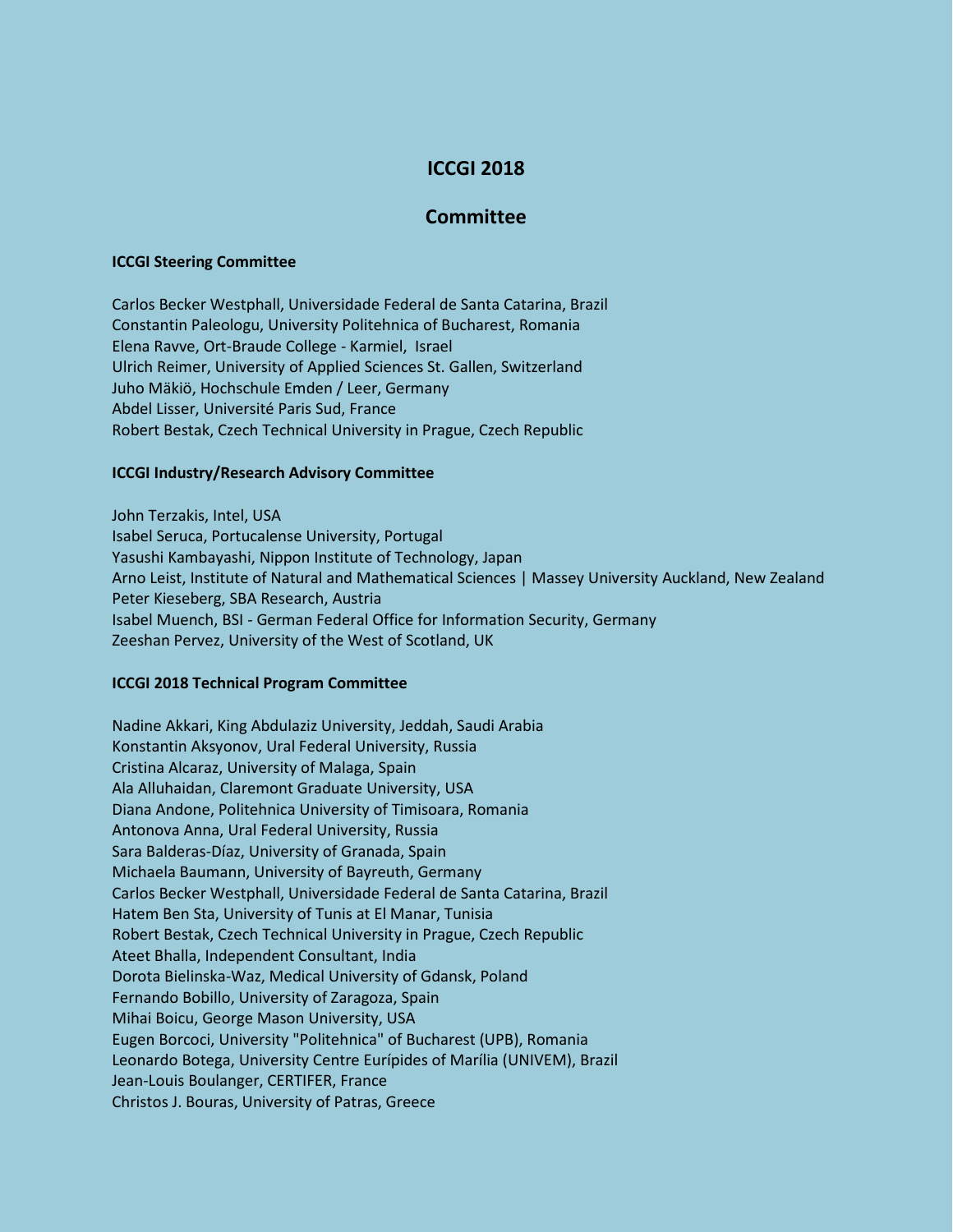Rustam Burnashev, Kazan Federal University, Russia Xiaoqiang Cai, The Chinese University of Hong Kong (Shenzhen), P. R. China Maiga Chang, Athabasca University, Canada Mu-Song Chen, Da-Yeh University, Taiwan Albert M. K. Cheng, University of Houston, USA Yung Ryn (Elisha) Choe, Sandia National Laboratories, Livermore, USA Rebeca Cortazar, University of Deusto, Spain Beata Czarnacka-Chrobot, Warsaw School of Economics, Poland Mirela Danubianu, "Stefan cel Mare" University of Suceava, Romania Gert-Jan de Vreede, University of South Florida, USA / Management Center Innsbruck, Austria Moussa Diallo, University Cheikh Anta Diop of Dakar, Senegal António Dourado, University of Coimbra, Portugal Hans-Dieter Ehrich, Technische Universität Braunschweig, Germany Samuel Ekundayo, Eastern Institute of Technology, New Zealand Mohammed Nabil El Korso, Paris Nanterre University, France Ahmed El Oualkadi, Abdelmalek Essaadi University, Morocco Sylvia Encheva, Western Norway University of Applied Sciences, Norway Manuel Filipe Santos, University of Minho, Portugal Rita Francese, Università di Salerno - Fisciano, Italy Dirk Frosch-Wilke, University of Applied Sciences Kiel, Germany Félix J. García, University of Murcia, Spain Joy Garfield, University of Worcester, UK Olga Georgieva, Sofia University "St. Kl. Ohridski", Bulgaria Katja Gilly de la Sierra - Llamazares, Universidad Miguel Hernández, Spain Apostolos Gkamas, University Ecclesiastical Academy of Vella of Ioannina, Greece Mikhail Gofman, California State University, Fullerton Mario Goldenbaum, Princeton University, USA William Grosky, University of Michigan-Dearborn, USA Carlos Guerrero, University of Balearic Islands, Spain Gabriel Guerrero-Contreras, University of Granada, Spain Christophe Guyeux, Femto ST Institute | UMR 6173 CNRS | University of Bourgogne Franche-Comté, France Maki K. Habib, The American University in Cairo, Egypt Petr Hanáček, Brno University of Technology, Czech Republic Fei Hao, Shaanxi Normal University, China Abolfazl Hashemi, University of Texas at Austin, USA Wladyslaw Homenda, Warsaw University of Technology, Poland Tzung-Pei Hong, National University of Kaohsiung, Taiwan Wei-Chiang Hong, School of Education Intelligent Technology - Jiangsu Normal University, China Vitalyi Igorevich Talanin, Institute of Economics & Information Technologies, Zaporozhye, Ukraine Kyoko Iwasawa, Takushoku University, Tokyo, Japan Motoi Iwashita, Chiba Institute of Technology, Japan Abdelilah Jilbab, Mohammed V University in Rabat, Morocco Maria João Ferreira, Universidade Portucalense, Portugal Imed Kacem, Université de Lorraine, France Hermann Kaindl, TU-Wien, Austria Yasushi Kambayashi, Nippon Institute of Technology, Japan Georgios Kambourakis, University of the Aegean, Greece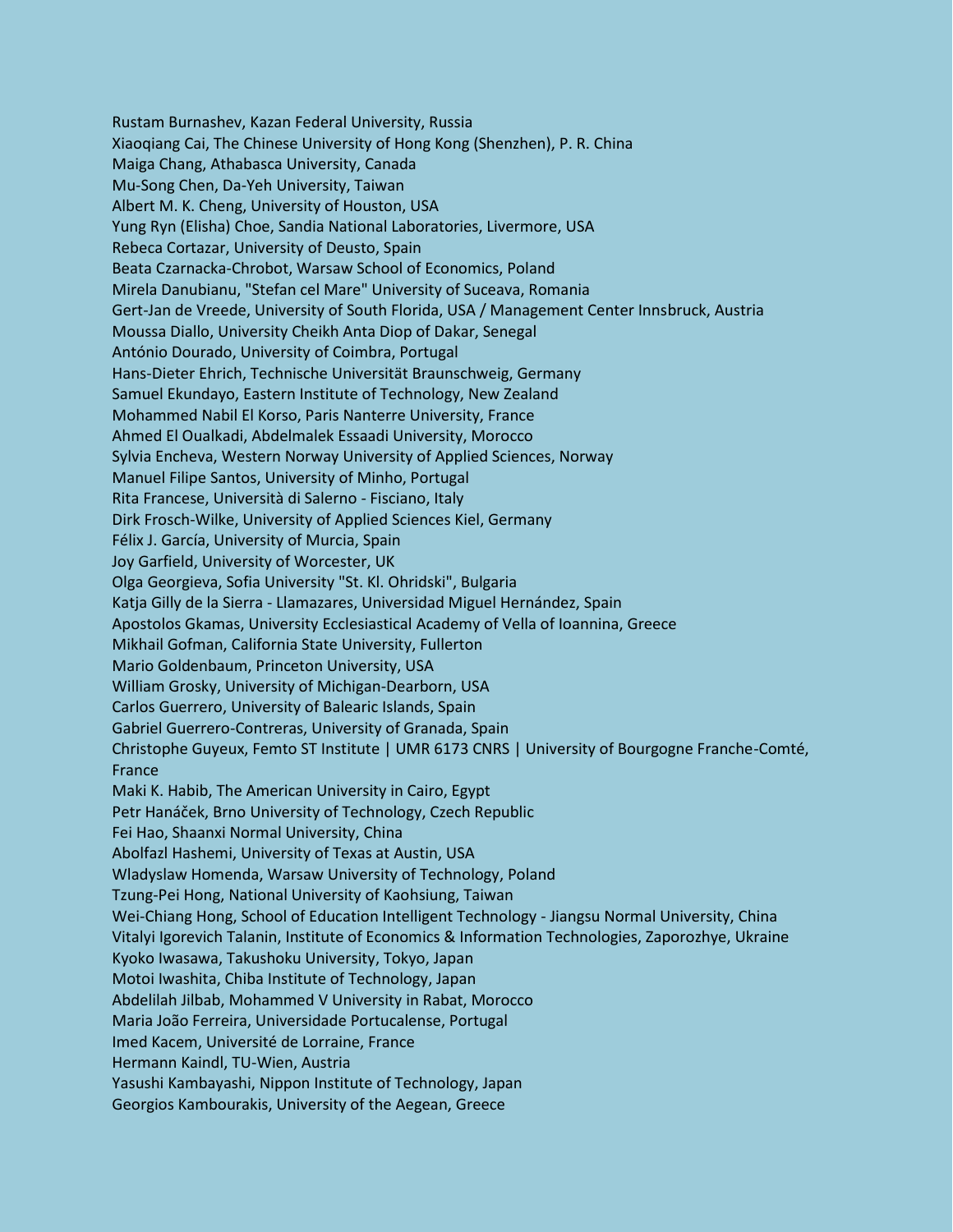Jean Robert Kala Kamdjoug, Université Catholique d'Afrique Centrale | Institut Catholique de Yaoundé, Cameroon Dimitris Kanellopoulos, University of Patras, Greece Paweł Karczmarek, The John Paul II Catholic University of Lublin, Poland Andrzej Kasprzak, Wroclaw University of Technology, Poland Peter Kieseberg, SBA Research, Austria Wojciech Kmiecik, Wroclaw University of Technology, Poland Leszek Koszalka, Wroclaw University of Science and Technology, Poland Piotr A. Kowalski, AGH University of Science and Technology / Systems Research Institute - Polish Academy of Sciences, Poland Panos Kudumakis, Queen Mary University of London, UK Bobby Law, Glasgow Caledonian University, Scotland Arno Leist, Institute of Natural and Mathematical Sciences | Massey University Auckland, New Zealand Yin Leng Tan, Henley Business School | University of Reading, UK Isaac Lera, Universitat de les Illes Balears, Spain Quan-Lin Li, Yanshan University, China Abdel Lisser, Université Paris Sud, France Fernando Luís Almeida, University of Porto & INESC TEC, Portugal Ivan Luković, University of Novi Sad, Serbia Mary Luz Mouronte López, Universidad Francisco de Vitoria - Madrid, Spain Stephane Maag, Institut Mines Telecom / Telecom SudParis, France José Machado, University of Minho, Portugal Olaf Maennel, Tallinn University of Technology, Estonia Paulo Maio, School of Engineering (ISEP) of Polytechnic of Porto (IPP), Portugal Juho Mäkiö, Hochschule Emden / Leer, Germany Pedro Malagón, Universidad Politécnica de Madrid, Spain Giuseppe Mangioni, University of Catania, Italy Goreti Marreiros, Instituto Superior de Engenharia do Porto, Portugal Constantino Martins, School of Engineering of the Polytechnic Institute of Porto (ISEP / IPP), Portugal Natarajan Meghanathan, Jackson State University, USA Nuno Melão, Instituto Politécnico de Viseu - Escola Superior de Tecnologia e Gestão de Viseu, Portugal Abdelkrim Meziane, Research Center in Scientific and Technical information CERIST, Algeria Angelos Michalas, TEI of Western Macedonia, Kastoria, Greece Martin Misut, University of Economics in Bratislava, Slovak Republic Fernando Moreira, Universidade Portucalense Infante D. Henrique, Portugal Mawloud Mosbah, University 20 Août 1955 of Skikda, Algeria Paulo Moura Oliveira, UTAD University | INESC-TEC, Portugal Isabel Muench, BSI - German Federal Office for Information Security, Germany Gyu Myoung Lee, Liverpool John Moores University, UK Antonio Navarro, Universidad Complutense de Madrid, Spain Isabel Novo-Corti, Universidade da Coruña, Spain Joshua C. Nwokeji, Gannon University - Erie Pennsylvania, USA Constantin Paleologu, University Politehnica of Bucharest, Romania Thanasis Papaioannou, Athens University of Economics and Business (AUEB), Greece Isabel Pedrosa, Coimbra Business School - ISCAC, Portugal Bernhard Peischl, Institut for Softwaretechnologie | Technische Universität Graz, Austria Zeeshan Pervez, University of the West of Scotland, UK Iwona Pozniak-Koszalka, Wroclaw University of Science and Technology, Poland